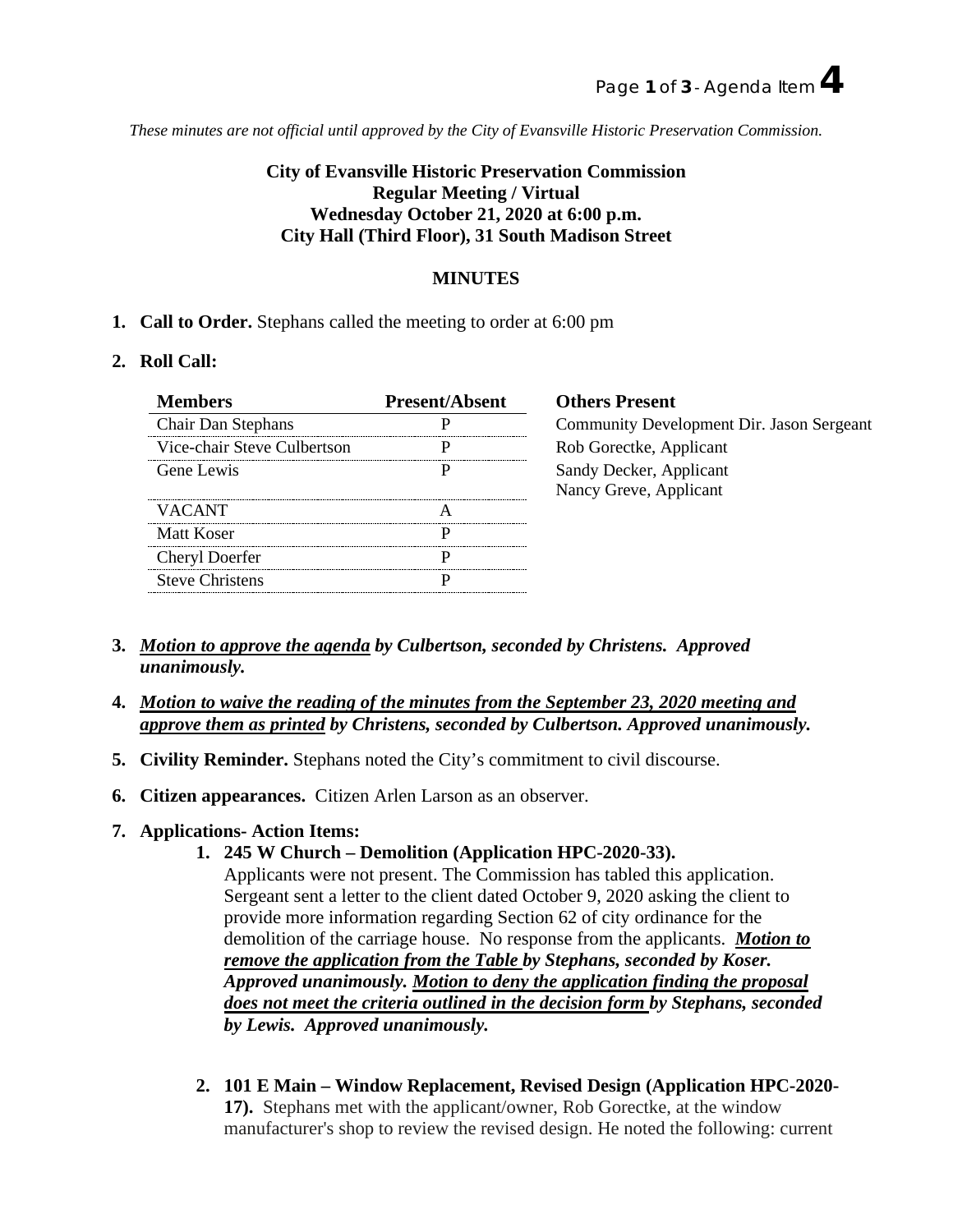*These minutes are not official until approved by the City of Evansville Historic Preservation Commission.*

windows being replaced are not the original windows; modifications have been made to the purchased windows; additional millwork at the top of the window has been done; upper sashes are now functioning – a plus; as mitigation for not following your previous conditions of approval, the owner is replacing lost medallions on the roof edge. *Motion to accept the application finding the proposal meets the criteria outlined in the decision form with the conditional approval of replacement of the lost medallions at the roof edge by Koser, seconded by Culbertson. Approved unanimously.*

- **3. 109 S Madison – Front Porch Replacement (Application HPC-2020-42**). Applicant not present. Commission reviewed the application which was supported with photos. Reviewing the application, the commission needed more clarification regarding the replacement of the posts and other details of the front porch. *Motion to table the application until more detailed information is brought forward to meet the criteria outlined in the decision form by Doerfer, seconded by Culbertson. Approved unanimously.*
- **4. 112 W Liberty – Door Replacement (Application HPC-2020-44).** Applicant Sandy Decker present. In 1960, Sandy Decker's family moved into the house. The house remains in the family. To date, Sandy explained the old wood door is damaged, glass is cracked, and the door does not open and close properly. Decker will replace the front door using a steel door system. It will be painted to match the existing. Full glass storm doors will be purchased at installed at the front, side, and rear entrances of the house. *Motion to accept the application finding the proposal meets the criteria outlined in the decision form by Culbertson, seconded by Lewis. Approved unanimously.*

### **8. New Business: Discussion Items:**

### **A. 131 S Third – Window Replacement (HPC-2020-43).**

Applicant Nancy Greve present. She presented her information and pictures. She did not have a window sample to share. She had the window replacement project bid out and she is contracting with Mad City Windows. Sergeant spoke with Mad City Windows regarding the project and the assured him that the windows would be of the same size and he exterior trim would match existing trim of other windows. I was discussed that the windows are to be of the same size and appearance. *Motion to accept the application finding the proposal meets the criteria outlined in the decision form with the condition that the window sample be approved by a commission member(s) by Koser, seconded by Culbertson. Approved unanimously.*

**B. Create Criteria, process, and select finalists for 2020 "Preservation Hero" Award** Commission reviewed the list of projects from 2017-2020 that were approved through HPC. The list was narrowed down to meet the following criteria: years 2017-2019 as the projects would be completed projects, and HPC approval of projects. It was decided the commission members would each select 5 favorite projects and submit to Sergeant by